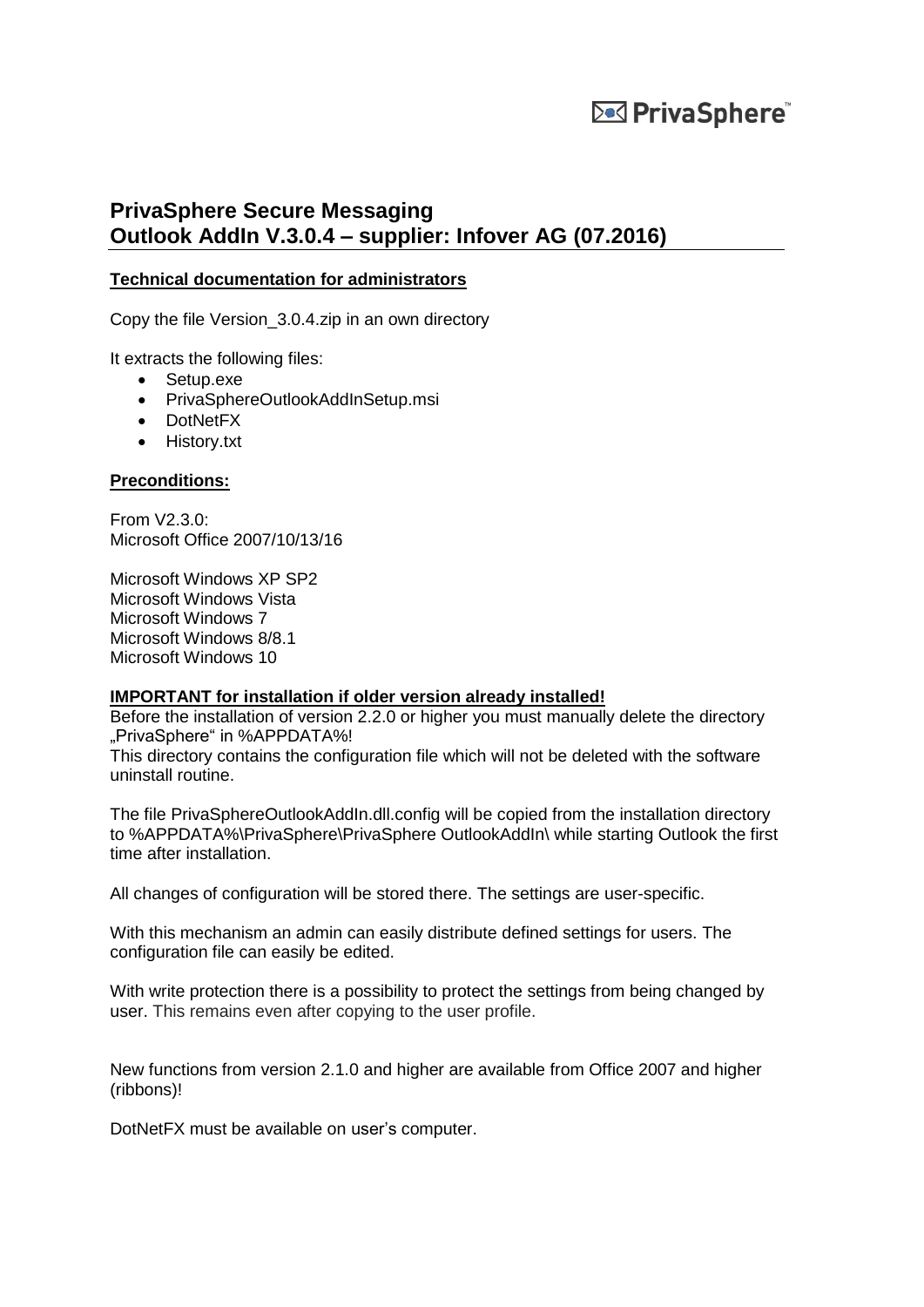Malay Orction and The Holland

Start the installation file setup.exe with admin rights. It installs the needed files in the directory C:\Program Files\PrivaSphere\PrivaSphere OutlookAddIn.

The configuration file .config is located **after the first start here:**  %APPDATA%\PrivaSphere\PrivaSphere OutlookAddIn

Windows 7: This path will be the following: C:\Users\{Loginname}\AppData\Roaming\PrivaSphere\PrivaSphere OutlookAddIn

After installation the "master configuration file" is in the installation directory. For automatic distribution it's possible to replace/adopt here. All users will get this settings (after first start oft the AddIn). This can be important for terminal server installation or large deployments.

Settings can be changed in Outlook or in the configuration file ,PrivaSphereOutlookAddIn.dll.config'.

#### **IMPORTANT!**

To edit the configuration with the Windows Editor safe the file with: **Coding "UTF-8"!** Saving as ANSI will get errors!

The values are *True'* or *False'*:

|                                                                                                                                                                                                                                                                                                                                                                                                                                                                                               | <b>INICITI OPERINTELL</b><br>ᇟ                                                                                                                                                                                                       |
|-----------------------------------------------------------------------------------------------------------------------------------------------------------------------------------------------------------------------------------------------------------------------------------------------------------------------------------------------------------------------------------------------------------------------------------------------------------------------------------------------|--------------------------------------------------------------------------------------------------------------------------------------------------------------------------------------------------------------------------------------|
| MUC via Fax<br>Mehr Optionen ~<br>DeΩ<br>⊪ï<br>MUC via SMS<br>Help<br>Vertraulich Eingeschrieben Signiert eGov<br>MUC<br>PrivaSphere<br>匠                                                                                                                                                                                                                                                                                                                                                     | <b>SHOW SENDER</b><br>jе<br><b>HIDE_SENDER</b><br>٦a<br>SHOW_SUBJECT<br><b>HIDE SUBJECT</b><br><b>SAFE ROUTE</b>                                                                                                                     |
| $\pmb{\times}$<br>PrivaSphere Optionen<br>Elemente Anzeigen<br><b>Standard Flags</b><br>MUC via Fax<br>Vertraulich<br>Vertraulich<br>Eingeschrieben<br>MUC via SMS<br>$\sqrt{}$ Eingeschrieben<br>$\overline{\smile}$ MUC<br>Signiert<br>$\sqrt{ }$ Signiert<br>√ eGov eingeschrieben<br>eGov eingeschrieben<br>More Options<br>Mails ohne PrivaSphere Flags kennzeichnen<br>OK<br>Abbrechen<br>Basic version - no warranties - contact Infover AG for a support contract,<br>Version 3.0.0.0 | UN_SAFE_ROUTE<br>SIGNED_PDF<br><b>LANGEN</b><br><b>LANG DE</b><br><b>LANG FR</b><br><b>LANG IT</b><br>MUC_TEXT<br>PSPH NO MUC<br><b>ONLY WEB</b><br><b>MUST REGISTER</b><br>cPdf<br>NoSocial<br>NoStore<br>NotConfidential<br>Mobile |
|                                                                                                                                                                                                                                                                                                                                                                                                                                                                                               | encHtml<br>Salary<br>Plaintext<br><b>Save selection</b><br>Save selection                                                                                                                                                            |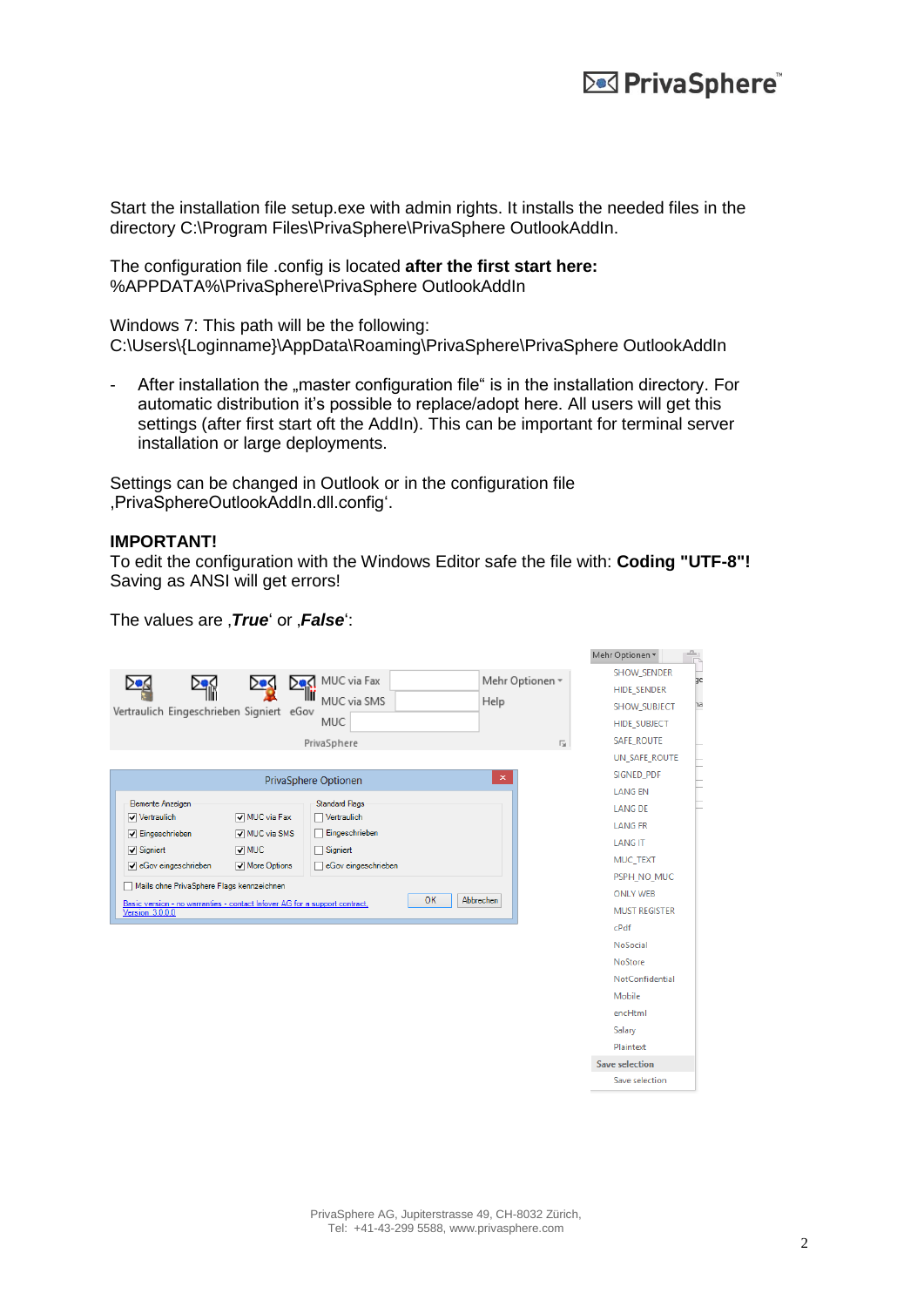# **1 Options**

The configurations are visible in the ribbons-version through the little arrow in the lower right corner of the ribbon.

The options can be switched on/off (see below)

- "**ShowConfidential**": shows/hides the button 'confidential'
- "**ShowRegistered**": shows/hides the button 'registered
- "**ShowSigned**": shows/hides the button 'signed
- "**ShowEGov**": shows/hides the button 'eGov
- "**ShowFax**": shows/hides the button 'MUC via Fax
- "**ShowSms**": shows/hides the button 'MUC via SMS
- "**ShowMuc**": shows/hides the button 'MUC'
- "**DefaultConfidential**": sets the button 'confidential' on default active/inactive
- "**DefaultRegistered**": sets the button 'registered' on default active/inactive
- "**DefaultSigned**": sets the button 'signed' on default active/inactive
- "**DefaultEGov**": sets the button 'eGov on default active/inactive
- "**DefaultNoFlag**": activates the functionality , mark mails without PrivaSphere flag'. With this function all mails without another tag gets the 'no flag' tag to protect from AddIn malfunctions. To use this option the function must be activated on the Signature Service. "**TagsPriorSubject**" Position des Tags im Betreff: "True" (Standard) = Tags werden vor dem Betreff gesetzt, "False" = Tags werden nach dem Betreff gesetzt
- **Length of input** for fields (warning output):
	- o "**min\_muc\_lenght**": valid values: digits without commas (Integer) (e.g. value 5 (standard) = the value fort he MUC must be at least 5 digits.)
	- o "**max\_muc\_lenght**": valid values: digits without commas (Integer) (e.g. value 20 (standard) = the value for the MUC does not be more than 20 characters.)
	- o Shows warning
	- o **"**min tel lenght": valid values: digits without commas (Integer) (e.g. value 9 (standard) = the value for MUC Fax/SMS must be at least 9 digits.)
	- o "**max\_tel\_lenght**": valid values: digits without commas (Integer) (e.g. value 20 (standard) = the value for MUC Fax/SMS does not be longer than 20 digits.)
	- o "**SendMucSmsAnyway**" / "**SendMucFaxAnyway**": True/False: sends mail despite invalid format of "SMS/FAX" or "MUC"
- Settings of **free definable buttons** incl. tag via config file
	- o "**ShowCustomButton**": valid values: True / False: example True = shows the custom button / example False (standard) = the custom button is hidden
	- o "**CustomButtonLabel**": valid values:string: example value "Button" (standard) = the button is labeled with "Button"
	- o "**CustomButtonTag**": valid values:string: example value "test" = if button is active it adds the tag <test/> to the mail's subject.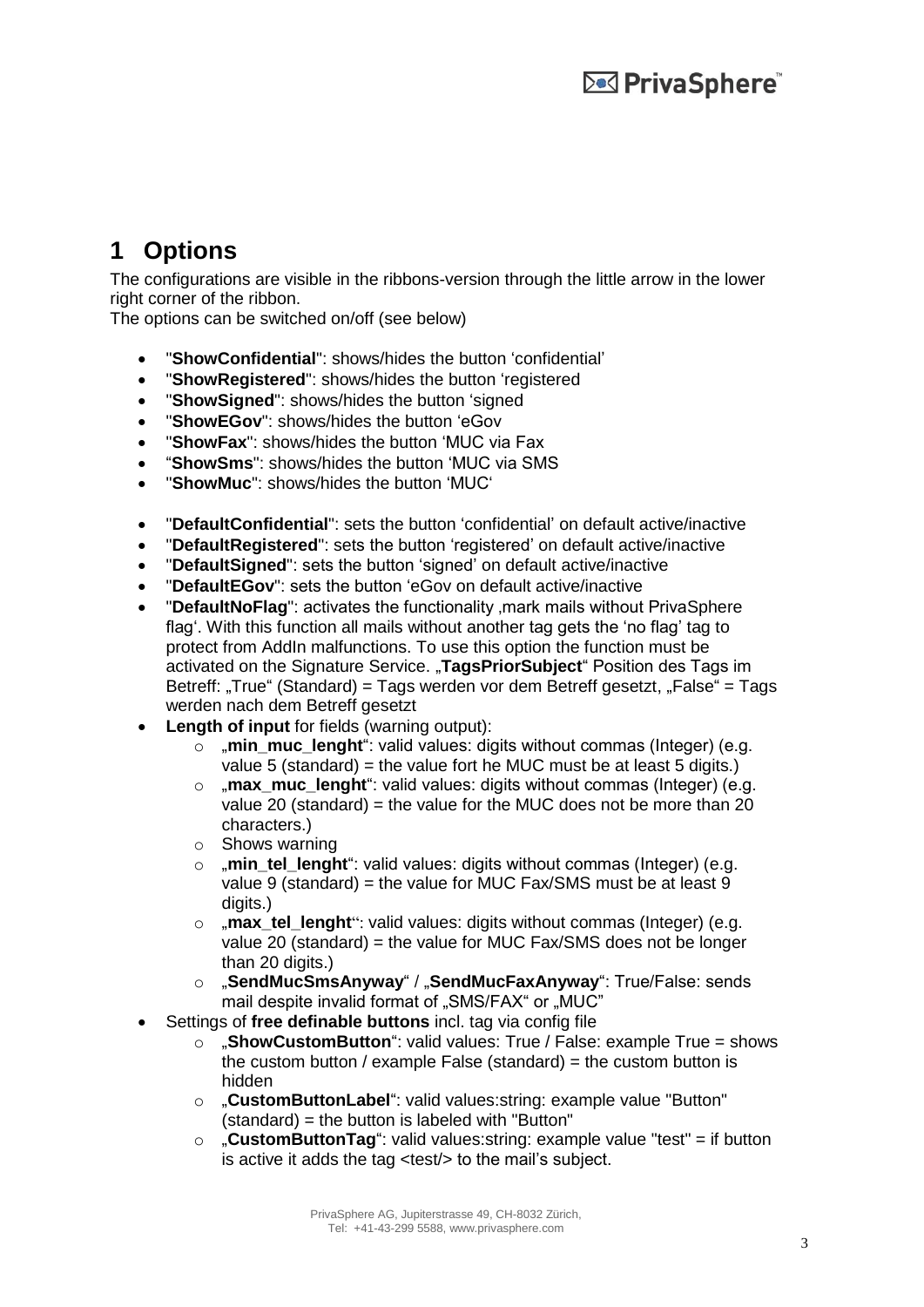$\circ$  **IMPORTANT**: do not write parentheses as  $\lt$  > to the configuration – these are added automatically by the application.

#### **Automated adding of a tag while useing another tag**

#### o "**TriggerTags**":

example value "PSPMUCSMS;PSPMUCFax" = if the tags "PSPMUCSMS" or "PSPMUCFax" are used – additional tags will be added. The additional tags are defined below with "AutoAddTags". **IMPORTANT**: Upper / lower case is respected here! The tags will be taken from the configuration.

Do not write parentheses as  $\lt$  > to the configuration – these are added automatically by the application. Devide the values ONLY with semikolon (" ; ").

o "**AutoAddTags**":

example value "PSPConfidential;hidesubject" = if the tag used for "TriggerTags" is set – the tags " PSPConfidential " and "hidesubject" will be added.

**WICHTIG**: Upper / lower case is respected here! The tags will be taken from the configuration.

Do not write parentheses as  $\lt$  > to the configuration – these are added automatically by the application. Divide the values ONLY with semikolon (" ; ").

The values will be added once (and not twice) to the subject.

The neccessary "/" have tob e set! The "<" und ">" will be added automatically.

example:

```
 <setting name="TriggerTags" serializeAs="String">
<value> PSPMUCSMS;PSPMUCFax</value>
</setting>
<setting name="AutoAddTags" serializeAs="String">
<value> PSPConfidential/;hidesubject</value>
</setting>
```
"MandatoryTagPairs":

exampe value "(cPDF,hidesubject); (PSPConfidential,safeRoute)" = if the first tag is used (e.g. PSPConfidential) it adds automatically the second value (here "safeRoute") to the mail's subject.

#### **WICHTIG**:

Upper / lower case is respected here! The tags will be taken from the configuration.

Do not write parentheses as  $\lt$  > to the configuration – these are added automatically by the application.

The ...<sup>"</sup> must be set.

Use ONLY semikolon (" ; ") between the pairs.

Use only comma (" , ") between the pairs.

The values will be added once (and not twice) to the subject.

 Add a **Status-Button**, which adds the tag **<PSPStatus/>** and sends immediately "ShowStatusButton": values: True / False Example True = shows the button Example False (standard) = hides the button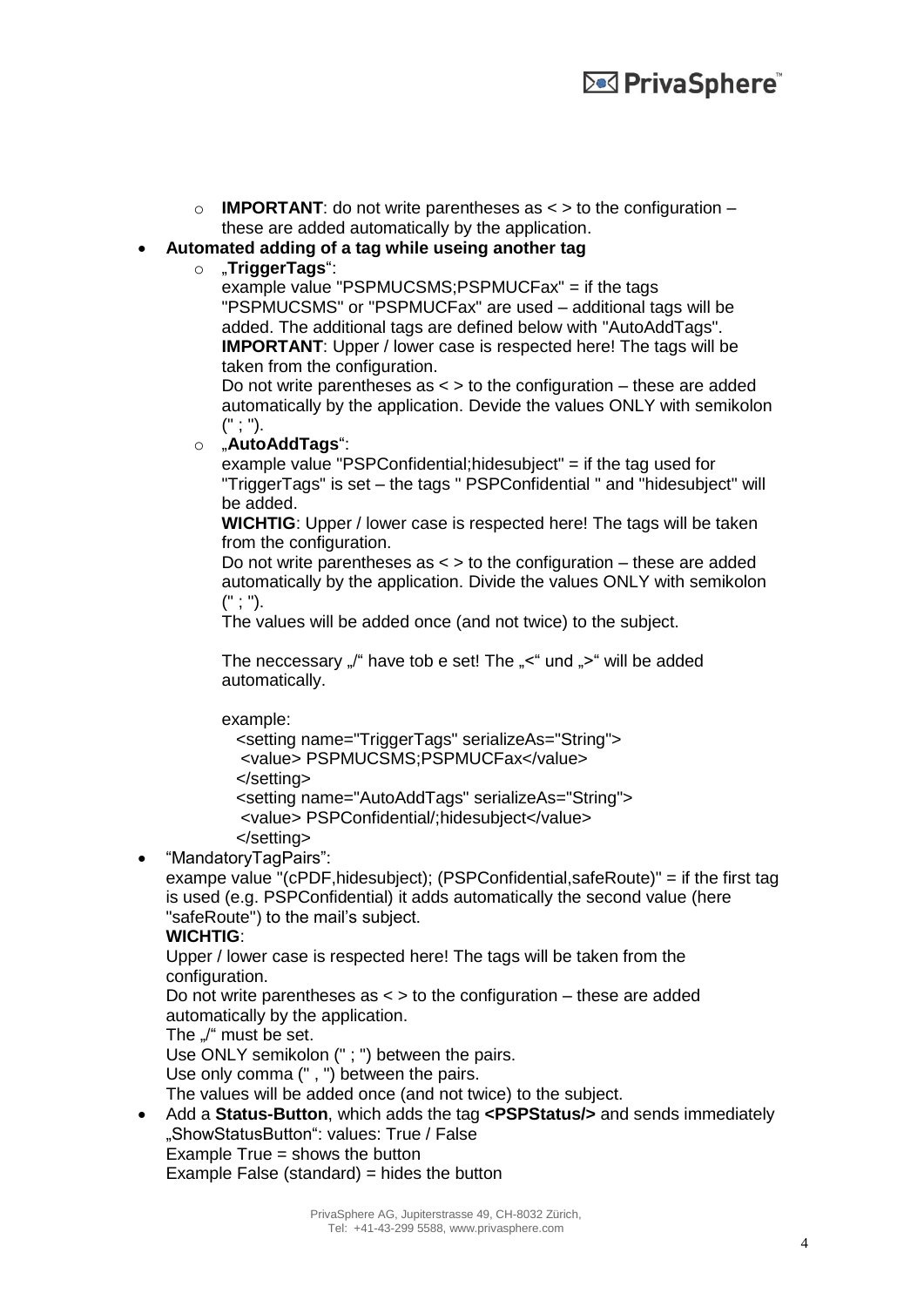• After successful sending there will be **no saving in the directory** "sent" "SaveltemsToSentFolder": values: True / False True (standard) = the message will be stored in the  $\epsilon$  sent directory False = the message will not be stored (sent mails are moved to folder deleted' and will be deleted there)

 $\bullet$ 

The "arrow" tot he , PrivaSphere Options' can be disabled. The settings are:

```
 <setting name="ShowOptions" serializeAs="String"> 
<value>True</value> 
</setting>
```
Values: True / False (on/off)

#### Individal **Show / Hide of tags in , More-Options**":

"**MoreOptionsList**": values: string

Example "Showsender; hidesubject" = shows only the options "ShowSender" and "HideSubject" in "MoreOptions"

**IMPORTANT**: Upper / lower case is NOT respected here!

Furthermore, blanks and underlines can be used to make the config clearer. They will be filtered by the application. The values are only separated by semikolon (" ; ").

## **2 Labeling of the AddIns**

To change the **title of the AddIns** add the following to the configuration file:

```
 <setting name="RibbonDisplayTitle" serializeAs="String">
  <value>PrivaSphere</value>
</setting>
```
<value>*PrivaSphere Secure Messaging*</value> can contain any text.

## **3 Labeling of the Buttons**

The naming of the displayed buttons' can be adjusted as follows:

```
 <setting name="DisplayTextConfidential" serializeAs="String">
<value>confidential</value>
</setting>
<setting name="DisplayTextRegistered" serializeAs="String">
<value>registered</value>
</setting>
<setting name="DisplayTextSigned" serializeAs="String">
<value>signed</value>
</setting>
<setting name="DisplayTextEGov" serializeAs="String">
<value>eGov registered</value>
```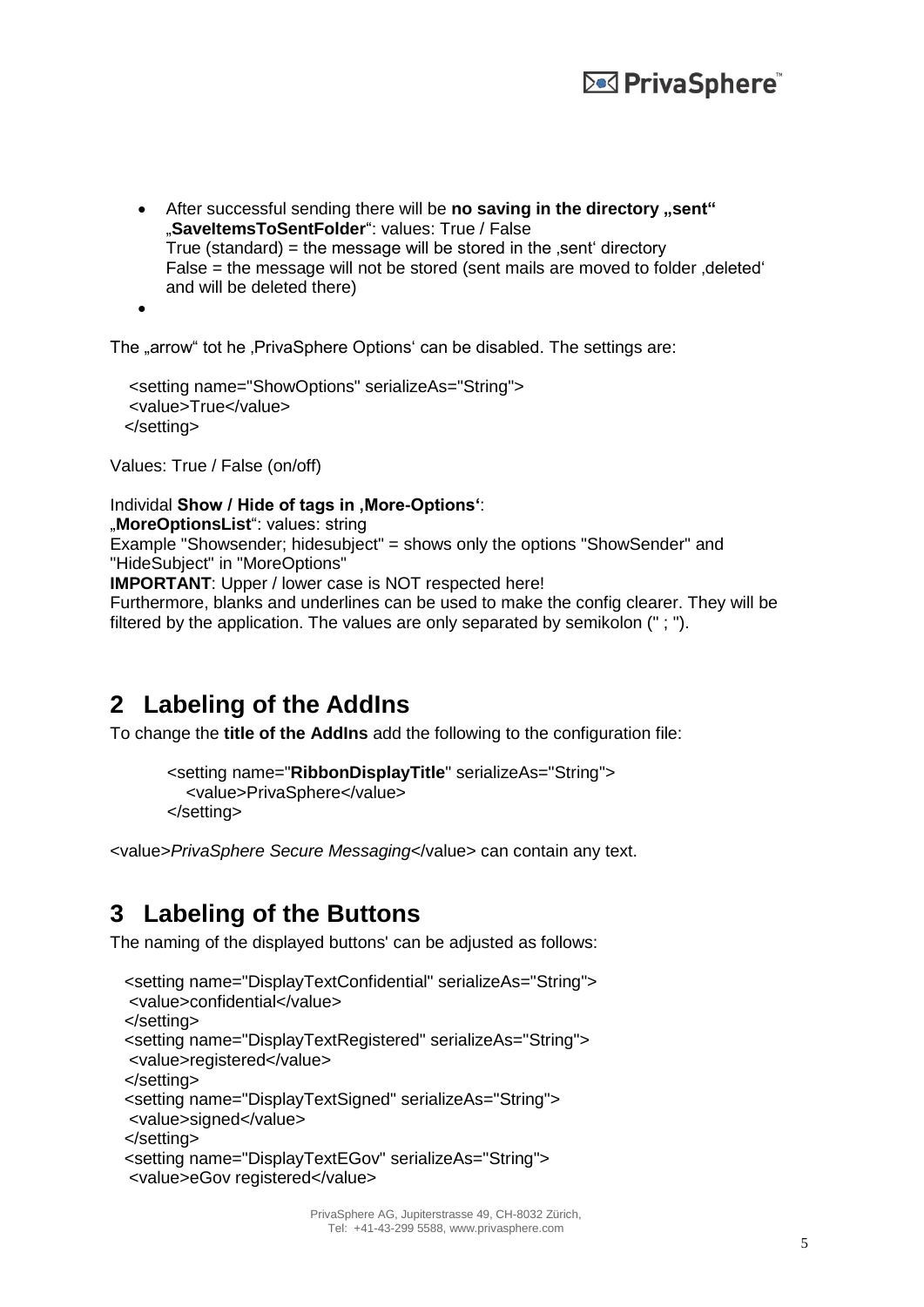</setting>

```
<value>XXXXX</value> can contain any text.
```
## **4 Positioning of the AddIns**

The positioning of the RibbonGroup can be set: The entry "RibbonInsertBeforeIdMso" sets the PrivaSphere RibbonGroup before another specified RibbonGroup.

This can for example look like this:

```
 <setting name="RibbonInsertBeforeIdMso" serializeAs="String"> 
<value>Options</value> 
</setting>
```

```
Or enter the value under "RibbonInsertAfterIdMso". E.g. it looks like this:
 <setting name="RibbonInsertAfterIdMso" serializeAs="String"> 
  <value>Options</value>
```
</setting>

## **5 Dynamic change of the Ribbon-Labels**

Via the config file "PrivaSphereOutlookAddIn.dll.config" the labeling of all four major labels can be changed:

- **"DisplayTextConfidential"**: Changes the display text "confidential"
- **"DisplayTextRegistered"**: Changes the display text "registered"
- "DisplayTextSigned": Changes the display text "sign"

- **"DisplayTextEGov"**: Changes the display text "eGov registered" All changes are also visible in the options.

## **6 New functions for automatical changes of the eMail addresses / Supplement with SMTP server**

With the config file it's possible to change/add an email address (to:, cc:, bcc:) with a SMTP server address.

- "RecipientMailAddressTranslation": To be there at the conditions under which the email addresses changed / added.

Values are (not case sensitive):

- **"always"**: Is always altered unless the registered mail domains coincides with the domain of the email address.
- **"onTagSet"**: Is always changed when at least ONE day PrivaSphere in the email is used.
- **"none"**: Default after installing the add-ins. Email addresses are never altered
- **"MailDomain":** Specifies to check for domains in which the e-mail address. Valid values (only examples to show the syntax):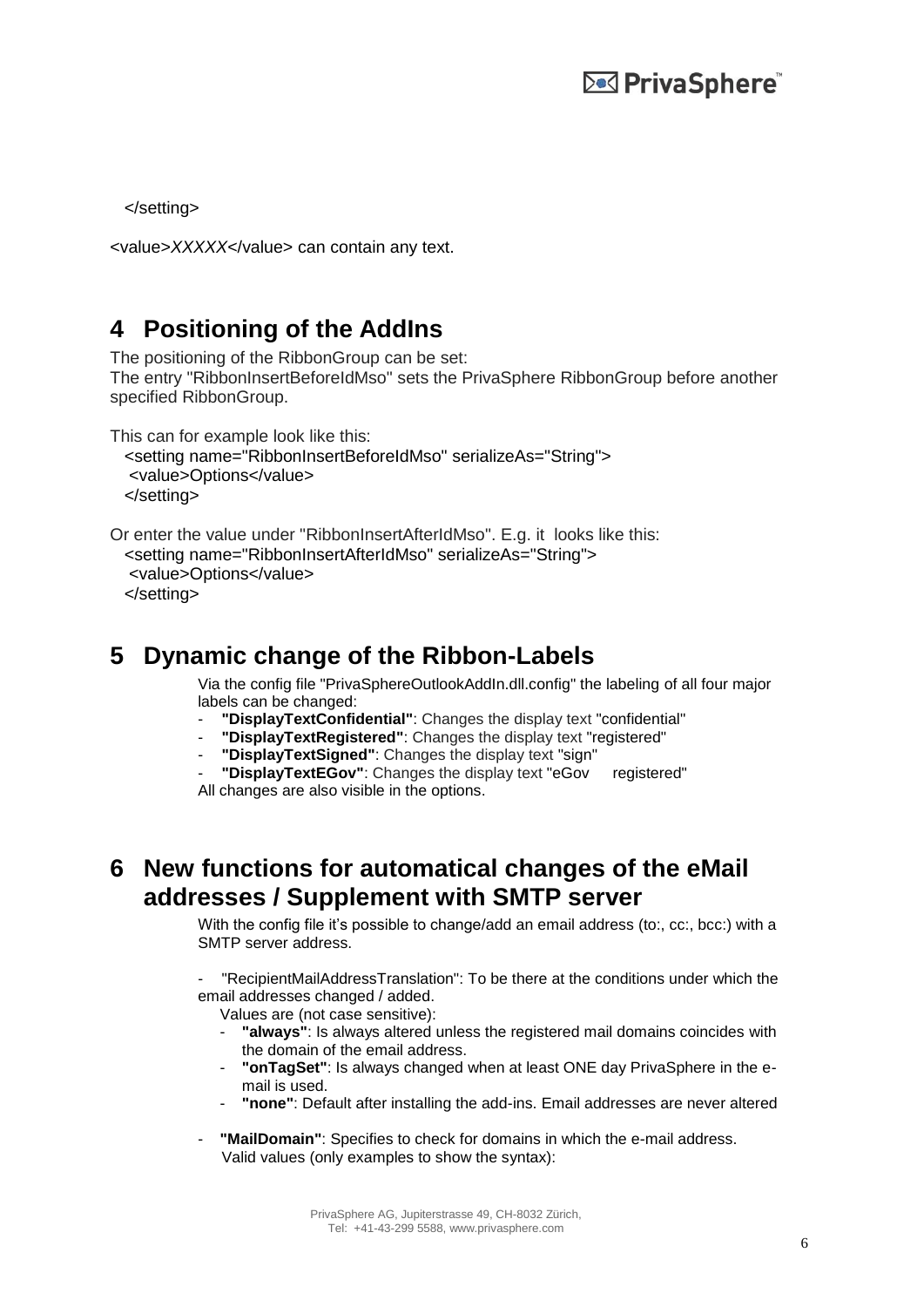- **"privasphere.com"**: All e-mail addresses with the domain "privasphere.com" be amended
- "privasphere.com, infover.ch": All e-mail addresses with the domain "privasphere.com" or amended "infover.ch." (There can be any number of domains specified)
- **"\*"**: All email addresses are changed
- **"SecSmtpDomain"**: Specifies the SMTP server to which the valid e-mail addresses should be changed. (standard: **smtp.privasphere.com**)
- **"DomainTranslationsMode"**: Indicates. as the valid e-mail addresses should be changed.

Valid values (not case sensitive):

- "dot": The E-Mail address will be changed from **max.mustermann@privasphere.com to max.mustermann@privasphere.com.smtp.privasphere.com**.
- **"PercentAndAt":** The E-Mail address will be changed from

**[max.mustermann@privasphere.com](mailto:max.mustermann@privasphere.com) to max.mustermann%privasphere.com@smtp.privasphere.com**.

Automatic change of mail address with new option "onTagList" "**MailAddressTranslationTagList**"

values: string

Example value " $c$ PDF,PSPConfidential" = if one oft he tags is used the the receipient's mail domain will be changed to PrivaSphere SMTP or other.

Upper / lower case is NOT respected here!

Do not write parentheses as < > to the configuration – these are added automatically by the application.

Use ONLY semikolon (" ; ") between the pairs.

Only one of this value must be used to change the MailDomain.

## **7 Additional MIME Header**

To write the tags into the mail-property set the option "AddTagsToMimeHeader" in the config file to "True".

The tags will be inserted in the mail-property "X-PSPH-TAGS".

 <setting name="AddTagsToMimeHeader" serializeAs="String"> <value>False</value> </setting>

## **8 Dynamic labeling of options**

In the Config file it's possible to define which elements of options are shown:

- **"ShowConfigElementConfidential"**: Displays the option to pop up the button **"Confidential"** (value: **"True"** or **"False"**)
- **"ShowConfigElementRegistered"**: Displays the option to pop up the button **"Registered"** (value: **"True"** or **"False"**)
- **"ShowConfigElementSigned"**: Displays the option to pop up the button**"Signed"** an oder blendet diese aus (value: **"True"** or **"False"**)
- **"ShowConfigElementEGov"**: Displays the option to pop up the button**"eGov registered"** (value: **"True"** or **"False"**)
- **"ShowConfigElementMoreOptions"**: Displays the option to pop up the button **"MoreOptions"** (value: **"True"** or **"False"**)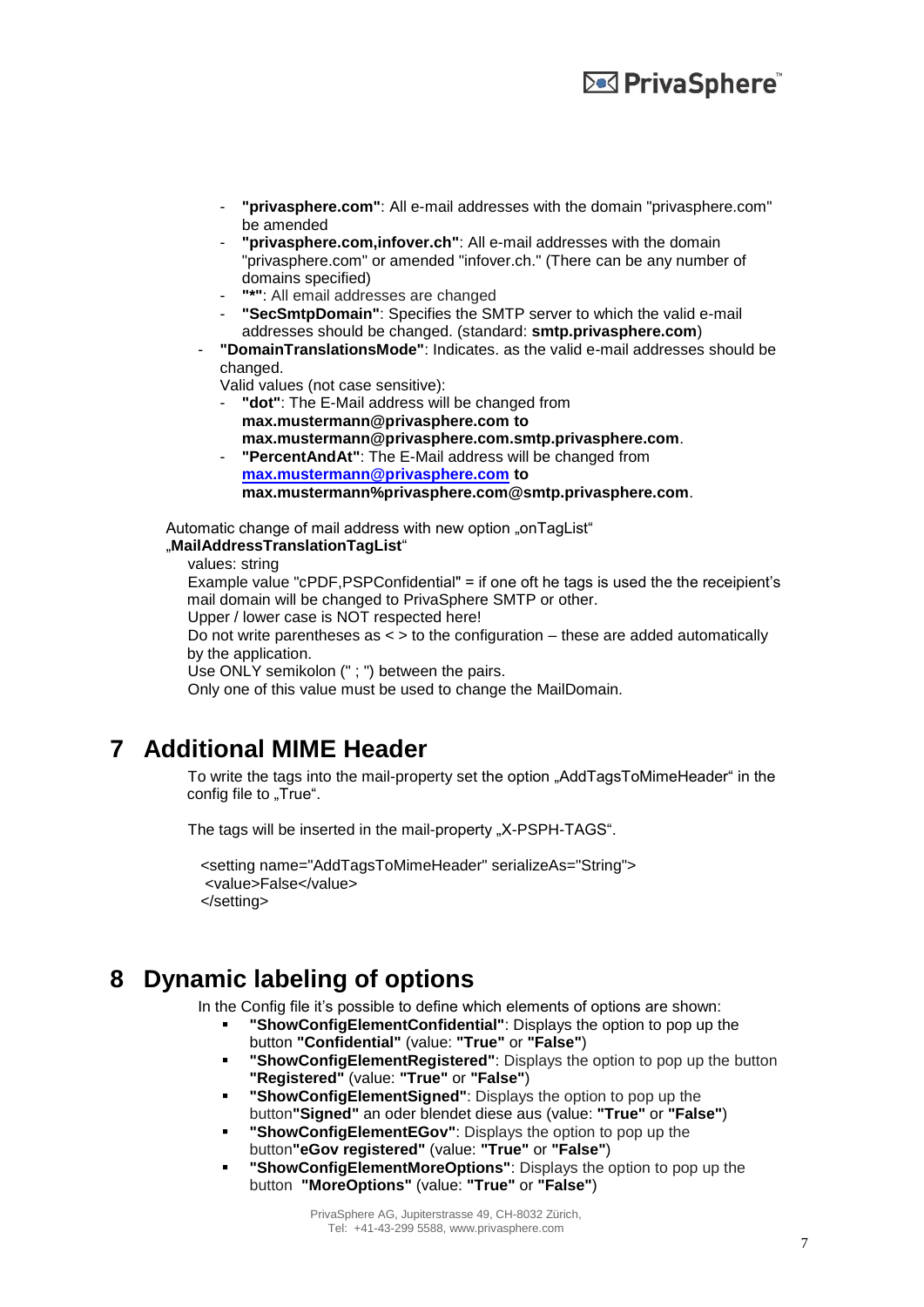- **"ShowConfigDefaultConfidential":** Displays the option of the standard flag **"Confidential"** (value: **"True"** or **"False"**)
- **"** "ShowConfigDefaultRegistered": Displays the option of the standard flag von **"Registered"** (value: **"True"** or **"False"**)
- **"ShowConfigDefaultSigned": "Signed"** (value: **"True"** or **"False"**)
- **"ShowConfigDefaultEGov":** Displays the option of the standard flag **"eGov registered"** (value: **"True"** or **"False"**)
- **"ShowConfigDefaultNoFlag":"PSPNoFlag"** (value: **"True"** or **"False"**)

### **9 Help functionen**

Settings "**on-mouse-over-text**" per button via configuration file AlternativeScreenTip values: string All configurations ending with "AlternativeScreenTip" behaves the same way. e.g. "ConfidentialAlternativScreenTip" with value "this is a test" = on mouse over there will appear the test "this is a test".

- Set Help-Link URL: "**ShowHelpButton**":value: True / False example True (standard) = shows the help button example False = hides the help button
- "**HelpLink**": value: string example value "https://www.privasphere.com/hp/?id=60&L=1" (standard) = opens the URL while click on the button.

## **10 Other Specs:**

- Office 2010 Support for 32 and 64 Bit Office Versions
- Multilanguage Support (D,F,I,E) : depending on Windows language
- Imput of "nomuc" in MUC field generates the <nomuc> tag

Tested with Microsoft Outlook 2007, 2010, 2013 and 2016

Restricted use Windows 8 and Outlook 2013 (older than build 15.0.4641.1001): When using the e-mail accounts no longer be retrieved automatically. The PrivaSphere specific functionalities on the other hand work.

## **9 Hints for the central software distribution**

The easiest way to distribute modified settings is as follows:

1. 1 Using a login script / batch / distribution software, etc. replace / modify the configuration file in the program directory To ensure that all new users are covered with the new settings, which do not have the user profile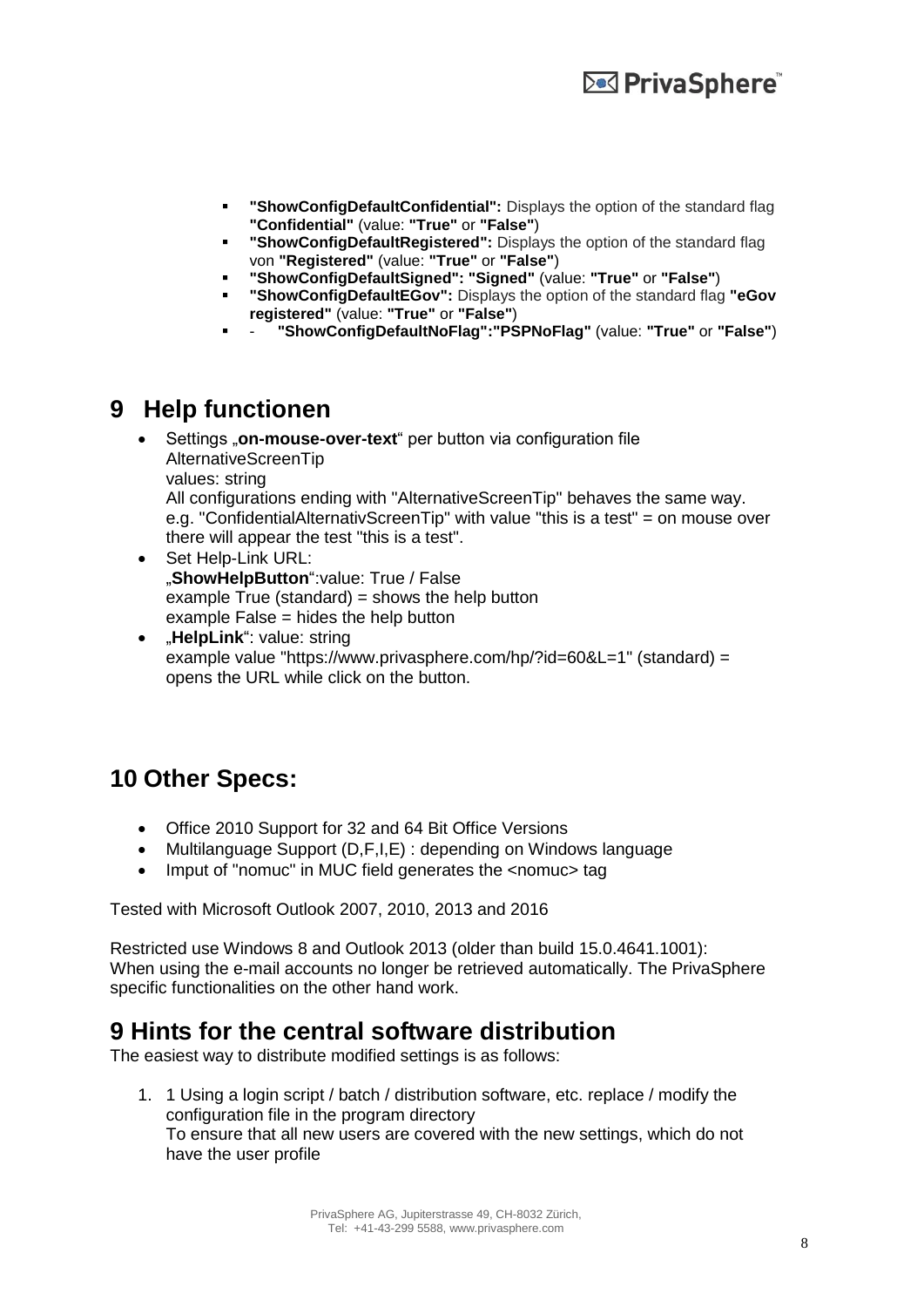2. 2 Using a login script / batch / distribution software, etc. The configuration file of the current user (in the path% APPDATA% \ PrivaSphere \ PrivaSphere OutlookAddIn \) replace / adjust For existing users of the configuration can be adjusted automatically

Step 1 usually requires local admin rights.

Step 2 would run in the context of the logged in user.

Step 1 may be omitted. Then, however, note for a new user the path to the configuration file must first be created manually.

To set user, lock 'so you can proceed as follows:

The configuration file can be easily provided with a write protection. It may already be the source file / template provided with such, this attribute should be preserved after copying.